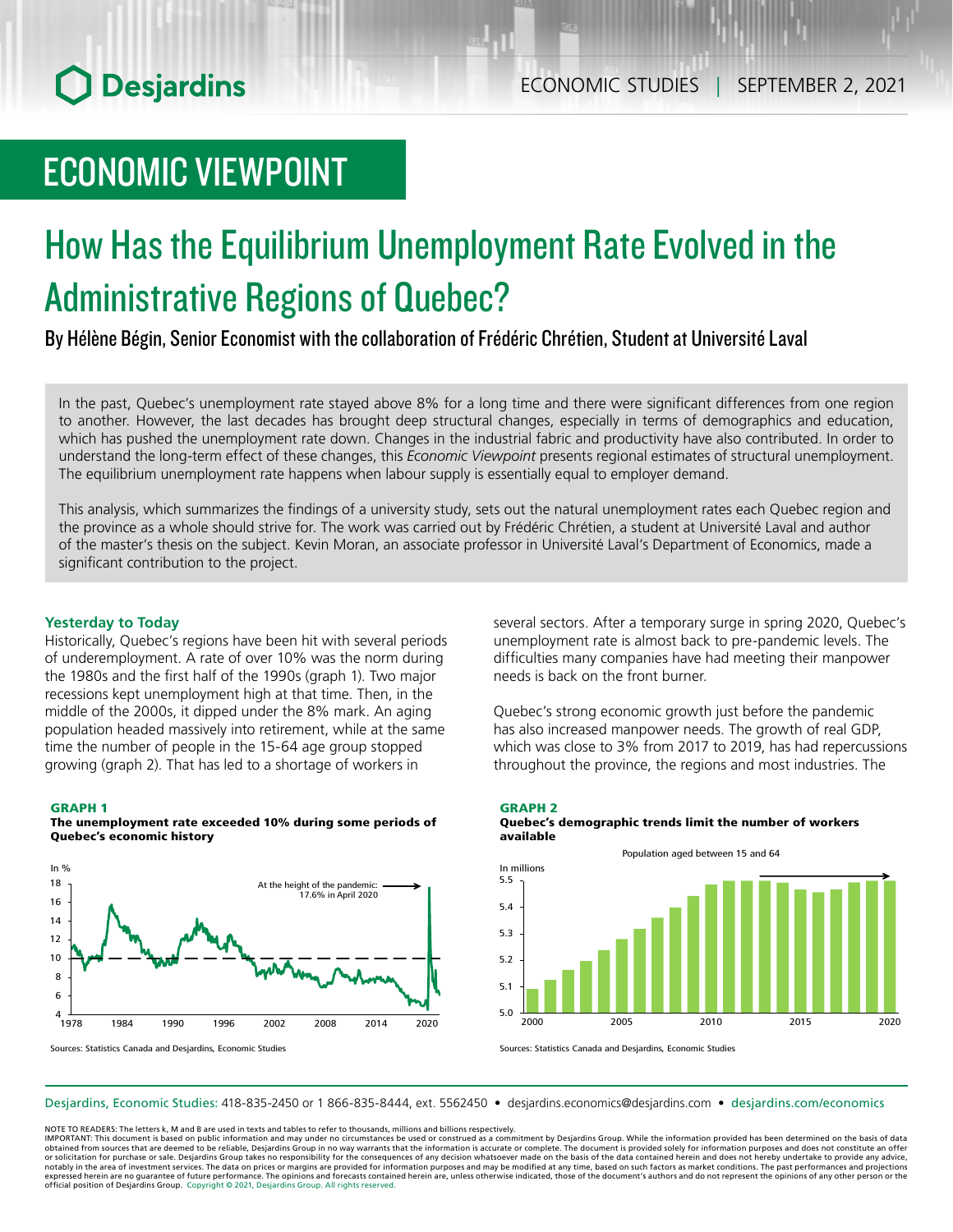unemployment rate even hit a low of 4.5% in February 2020, just before COVID-19 hit. After skyrocketing during the Great Confinement of spring 2020, it fell to around 6.0% in summer 2021. This new plunge has already led to a labour shortage in several locations and sectors. It has even gone back below 5% in several Quebec regions (graph 3).

#### GRAPH 3

#### Unemployment is already back below 5% in several of Quebec's administrative regions



\* 3-month moving averages.

Sources: Statistics Canada and Desjardins, Economic Studies

### **The Two Sides of the Unemployment Rate**

According to some studies, variations in the unemployment rate stem from two sources: a cyclical part, which changes with economic context, and a structural part, which mainly depends on socio-economic and demographic factors that evolve over time. Several variables to do with regional population characteristics like age structure, education levels and wage levels are used to estimate the structural part of the unemployment rate. Those indicators are not greatly affected by the economic situation, so we can use them to pinpoint the long-term trend that we use to determine the labour market equilibrium unemployment rate level, which differs from one region to another across the province. In addition, the unemployment rate sometimes differs from the structural level, depending on the economic context. Those variations refer to the cyclical part of the unemployment rate. These are the different factors we used to estimate the regional equilibrium unemployment rate (table).

#### **TARIF**

Structural unemployment rate in Quebec's regions

| <b>EXPLANATORY FACTORS USED</b>            |
|--------------------------------------------|
| Population aged between 15 and 24          |
| Population aged between 25 and 64          |
| Population with only a high school diploma |
| Population with a university degree        |
| <b>Employment by industry</b>              |
| Real GDP by industry*                      |
| Minimum wage**/median wage                 |
| Unemployment rate                          |
| Participation rate                         |
|                                            |

\* Available only for the province; \*\* Minimum wage imposed by law in Quebec. Sources: Economics Department, Université Laval and Desjardins, Economic Studies

Other equivalent terms are also used for "equilibrium unemployment rate," such as "structural," "natural," "long-term" or "trend." There are several ways to estimate it (box on page 3). The rate levels out when labour supply is essentially sufficient to meet employer demand. When the unemployment rate is below the equilibrium level, as is currently the case for several regions, there is a labour shortage. When it is higher, there are not enough jobs to meet the expectations of potential workers.

### **The Demographics: Age Structure**

The demographic weight of the population aged 15 to 24, compared to that aged 25 to 64, is linked to the structural unemployment rate (graph 4). The larger that segment is, the higher the structural unemployment rate will be, according to the Université Laval researchers. The young people in that age bracket, who are often still studying, do not necessarily work year-round. And they usually have less experience and education than the 25-64 year-old group. Their labour market mobility is sometimes restricted, which may explain why it is not so easy for them to find jobs. Quebec's more widespread labour shortage has no doubt mitigated the difficulties young people have had accessing the labour market in the past few years.

#### GRAPH 4 Population aged between 15 and 24 compared to between 25 and 64



Sources: Institut de la statistique du Québec and Desjardins, Economic Studies

Conversely, people of 25 and older have generally finished their studies and have more stable jobs for longer time periods. A relatively older population will generally generate a lower unemployment rate. That is not always the case. Gaspésie– Îles-de-la-Madeleine, for example, has the lowest 15-24 year old segment of all the regions, coupled with a high unemployment rate of about 11.5%. Other structural factors underlie this higher rate, including the overall education level and the lack of industrial diversification.

### **Education Levels**

Several previous studies include education levels among the variables that go into the unemployment rate. The results are clear: the more education a population has, the lower the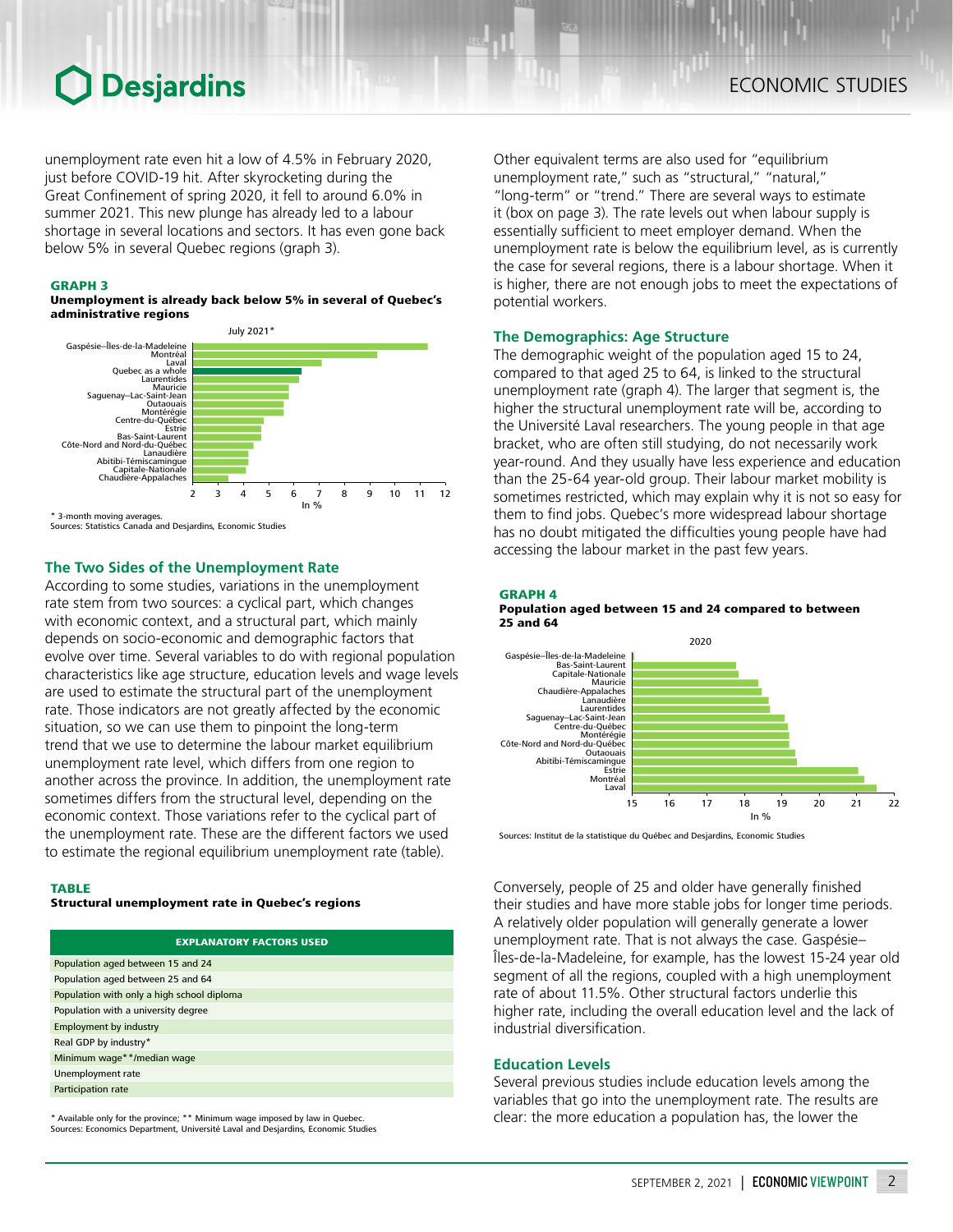## **BOX The Different Assessment Methods**

Worldwide, the [Organisation for Economic Co-operation and](https://www.oecd.org/fr/economie/perspectives/1959078.pdf)  [Development \(OECD\)](https://www.oecd.org/fr/economie/perspectives/1959078.pdf) determines an equilibrium unemployment rate for many of its member countries; there are significant disparities (graph 5). The 2021 level estimated by the OECD is 4.1% in the United States and 6.3% in Canada, holding steady for some years. Structural unemployment is changing slowly: in the mid–1980s the levels were around 8% in Canada and 6.3% in the United States (graph 6). The structural unemployment rate calculated by the OECD refers to a widely used concept: the unemployment rate compatible with stable inflation (Non‑Accelerating Inflation Rate of Unemployment – NAIRU). In the United States the NAIRU is also estimated periodically by the [Congressional Budget Office](https://www.cbo.gov/system/files/115th-congress-2017-2018/workingpaper/53558-cbosforecastinggrowthmodel-workingpaper.pdf). According to that source, the U.S. level has been hovering around 4.5% in recent years. The Bank of Canada also used that approach in a [special study](https://www.bankofcanada.ca/wp-content/uploads/2019/03/swp2019-13.pdf) assessing the unemployment rate trend at around 6% in 2019, the most recent year available.

The NAIRU method is intended to guide various countries' central banks by determining how low the unemployment rate can fall before it generates inflationary pressure. That approach was incompatible with the goal of assessing the regional disparities of the equilibrium unemployment rate in Quebec. Since the rate of inflation was available only on a provincial basis, that method could not be used for making individual regional calculations.

The work of the [Université Laval](https://corpus.ulaval.ca/jspui/handle/20.500.11794/69819?locale=en) researchers, which incorporated structural factors, was able to provide an estimate of the equilibrium unemployment rate of Quebec's administrative regions. That was a first attempt to measure both the short- and long-term influences of industrial composition and regional productivity on the unemployment levels of the different regions.

Up to then, the research had focused specifically on Canada and had taken an approach to assessing provincial disparities. However, a [U.S. study](https://www.reed.edu/economics/parker/State_Unemployment_12-2015.pdf) was able to determine the equilibrium unemployment rate by State. The method used in that study served as a basis for assessing Quebec's administrative regions individually. Several elements were used, and others were added in order to reflect regional realities as closely as possible.

An estimated equilibrium unemployment rate was calculated for each region of the province from 1997 to 2018, based on the available data for all regional indicators. The detailed findings are set out below. Quebec's equilibrium unemployment rate,

## GRAPH 5

Equilibrium unemployment rate in some OECD countries



Sources: OECD and Desjardins, Economic Studies

#### GRAPH 6

Equilibrium unemployment rate in the United States and Canada: the downtrend is due to structural changes



Sources: Organisation for Economic Co-operation and Development and Desjardins, Economic Studies

GRAPH 7

Equilibrium unemployment rate in Quebec: considerably lower than in the mid–1990s



also assessed using that approach over a longer period of time, was around 6.0% in 2019 (graph 7). A summary of the indicators used is outlined in this *Economic Viewpoint*.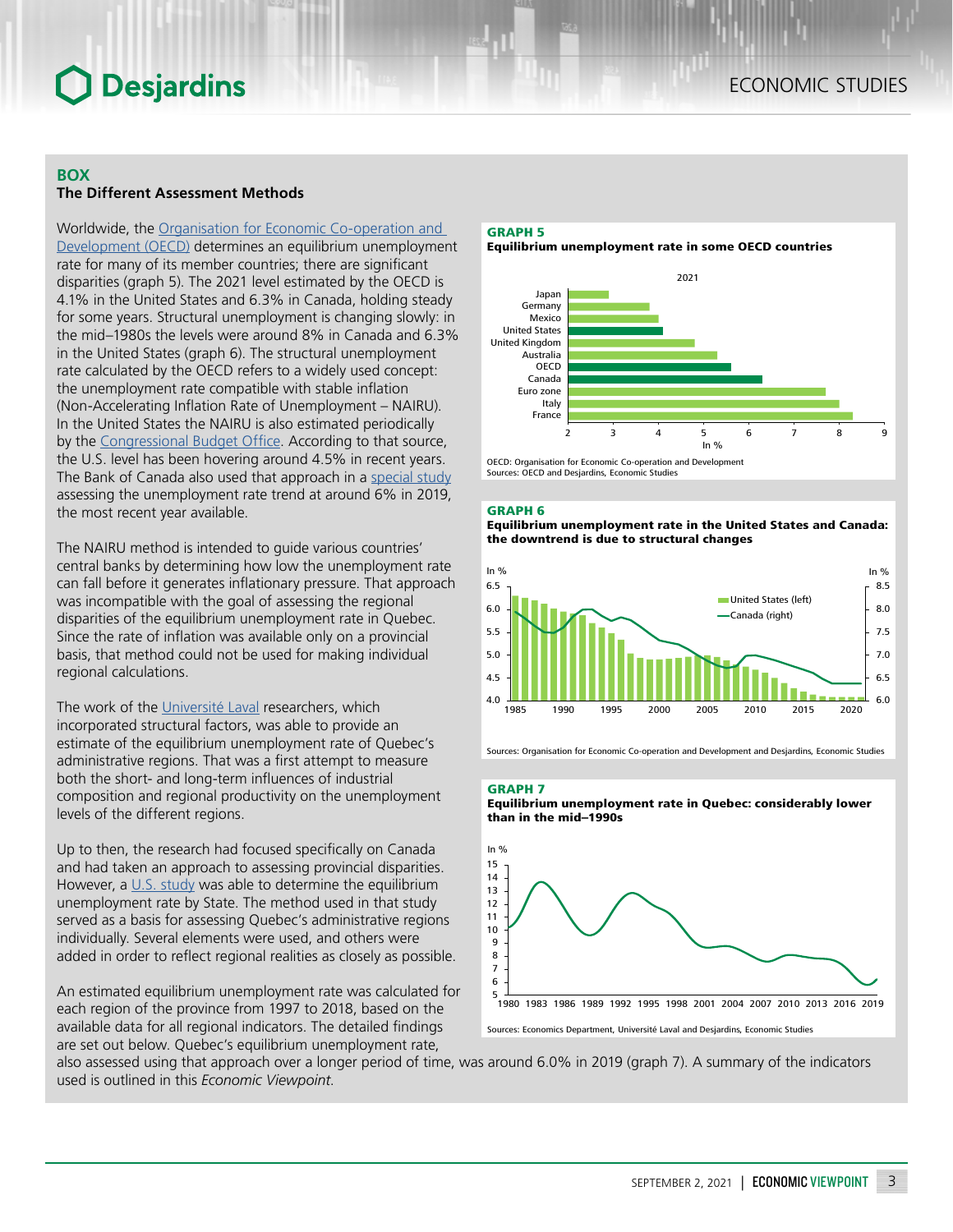unemployment rate will be. Economic theory proposes several plausible reasons. First, a more educated population has more of the aptitudes sought by the labour market and more diversified skills, and is therefore more likely to find a job quickly. Qualified workers find it easier to find a job at the end of a course of studies or after losing a previous job. That means that regions with fewer investments in human capital may come up short. Entrepreneurship is generally more widespread in regions where the unemployed people are relatively qualified. A weak economic performance in any given region can push out the qualified workers, undermining productivity and economic perspectives.

Despite an overall improvement in education levels throughout all of Quebec's administrative regions over the years, these significant disparities still exist (graphs 8 and 9). First, the segment that only has second or third year of high school has gone down, with the result that the number of people who never went beyond a high school diploma went up in some regions. There has also been a sharp increase in the number of people with postsecondary diplomas or bachelor's degrees. The type of postsecondary education seems to be linked to the density of the territory. Vocational training increased much more strongly in the less dense regions like Saguenay–Lac-Saint-Jean and Bas-Saint-Laurent, while there was greater university

### GRAPH 8

### Education level: share of the population with only a high school diploma



Sources: Statistics Canada and Desjardins, Economic Studies

#### GRAPH 9

#### Education level: share of the population with a university degree



Sources: Statistics Canada and Desjardins, Economic Studies

education in the more urban regions such as Laval, Montréal and Capitale-Nationale.

## **Industrial Structure**

Another feature of the method used to estimate structural unemployment rate at the regional level is to take the specific industrial makeup of each region into account. That economic diversification is based on the regional employment variations in goods and services in the 16 main sectors, according to the North American Industry Classification System (NAICS).

For each region, distributing the industry jobs this way fulfills two functions. First, its trend affects the long-term unemployment rate, and, second, its cycle has a shorter-term effect. The cyclical variations are linked to the economic context that temporarily affect employment among the industries. The long-term changes in industrial composition are due to other factors like rising international competition, which can lead to a steady decline of some industries.

Usually, regions that specialize in industries with strong hiring capacities have lower unemployment rates. Regions that are strongly diversified by sector are more stable and less sensitive to the ups and downs of some types of industries.

### **Productivity**

Two other elements affect the equilibrium unemployment rate of each region: relative productivity and the minimum wage/median wage ratio (in real terms). The productivity index partially explains regional disparities in unemployment. The more productive a region is compared to the others, the more its unemployment rate goes down. The mechanism behind that relationship is possibly linked to the employers' preference for productivity. It is of course in their interest to encourage hiring in regions where their industries are performing best, or in those where productivity is boosted. Along the same lines, jobs in the more productive areas, occur only as a last resort, since the employers usually prefer to maintain the more value-added jobs that keep their companies going.

## **Wage Levels**

Even though the minimum wage is determined at the provincial level, the gap between minimum wage and median wage differs from one region to another. In the past the median hourly wage has risen less rapidly in the outlying regions. The relative cost of labour for each of those regions, represented by the ratio between the minimum and median hourly wages (graph 10 on page 5), seems to have an effect on structural unemployment, although a limited one. When the ratio between the minimum and median wage is low in a region (high median wage), the unemployment level is usually lower in that region. That is the case for Abitibi-Témiscamingue, Côte-Nord and Nord‑du‑Québec, which have among the lowest unemployment rates in Quebec, close to 4% in July 2021.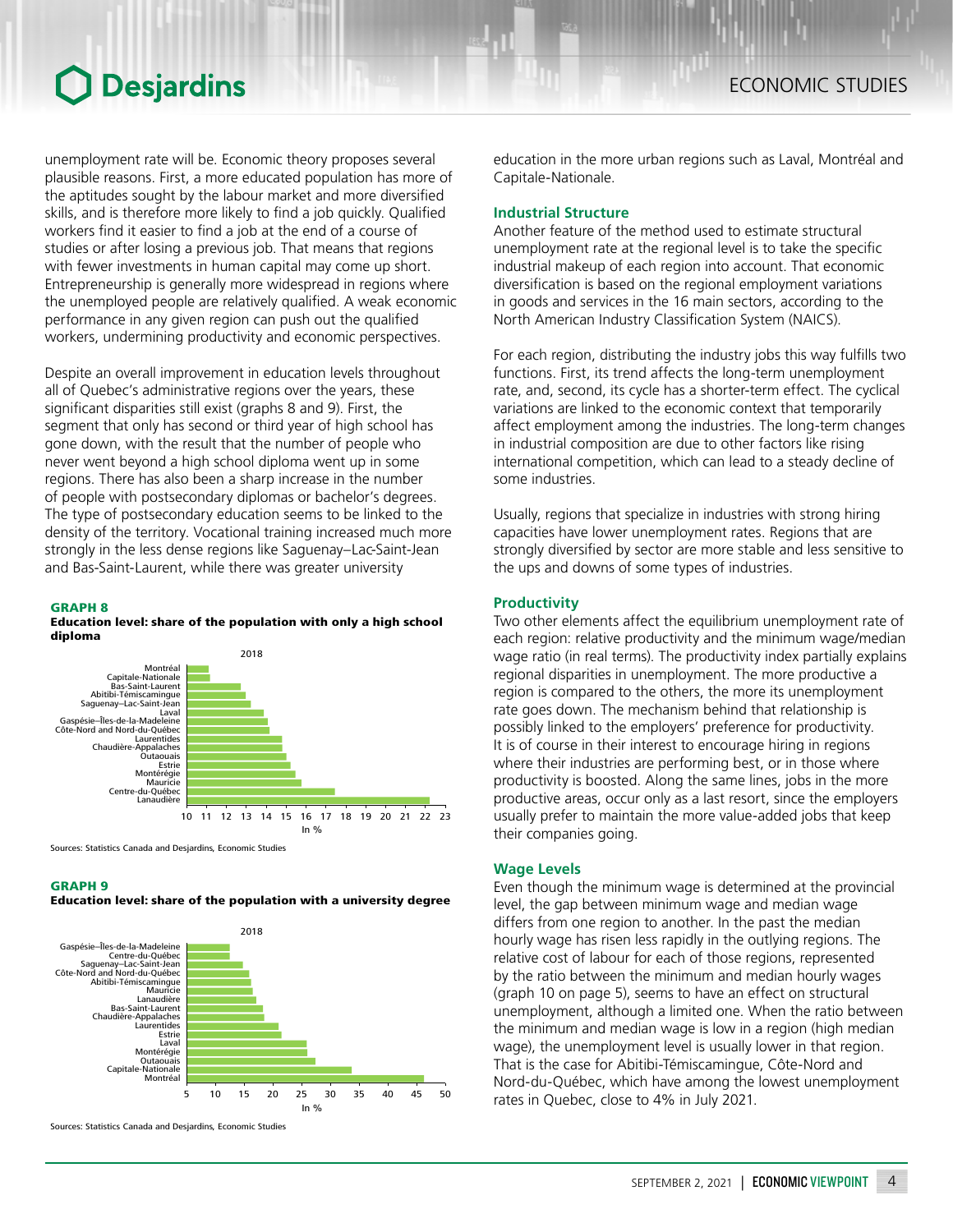#### GRAPH 10

Provincial minimum wage compared to median wage in each of Quebec's regions



Sources: Economics Department, Université Laval, Statistics Canada and Desjardins, Economic Studies

## **Participation Rate: Remarkable Progress in the Past 20 Years**

Lastly, the historical unemployment and participation rates on a regional basis have also been used to estimate the structural unemployment rate. The participation rate has grown in the past 20 years, mainly due to Quebec's family policies, which encouraged many more women to enter the labour market. Even though the increase has been most marked in Montréal and Capitale Nationale, structural unemployment in all of Quebec's regions has been affected by the rising participation rate.

## **Dominant Factors**

The estimates made by the Université Laval researchers show that age structure and the education level of the population are the most signficant factors determining structural unemployment. A region's industrial composition will also have a major influence. Relative productivity and wage levels also affect the determination of regional structural unemployment, although it is hard to pinpoint the exact role of each of those explanatory variables used for regional estimates. Significant changes in wage increases, education and aging patterns reinforce the idea that the equilibrium unemployment rate is not the same from one region to another and will change over time.

## **The Results Reflect Reality**

The equilibrium unemployment rate is different in each region of this province. Gaspésie–Îles-de-la-Madeleine and the Island of Montreal now have the highest levels, due to some less favourable structural factors, so it is not surprising that unemployment reached around 10% in July in both those regions, much higher than in the province's other regions. Conversely, Chaudière-Appalaches and Capitale-Nationale have the lowest structural unemployment rates, respectively around 2.5% and 4.0%. Those are the two administrative regions with the lowest current unemployment rates, respectively around 3.5% and 4.0%.

Structural unemployment rates in each region of the province have been decreasing the end of the 1990s. Several of the

factors used for the estimates have evolved in the same direction in many regions, especially demographic trends and education levels. Despite some ongoing differences, the labour market gaps between resource regions and the rest have narrowed considerably. Structural unemployment rate gaps have narrowed greatly in the past 20 years (graphs 11 and 12). The widespread decline in unemployment rates in the different regions is largely due to long-term trends (appendix on page 7).

#### GRAPH 11





\* Abitibi-Témiscamingue, Bas-Saint-Laurent, Côte-Nord and Nord-du-Québec, Gaspésie–Îles-de-la-Madeleine, Saguenay–Lac-Saint-Jean. Sources: Economics Department, Université Laval and Desjardins, Economic Studies

### GRAPH 12

Equilibrium unemployment in some resource regions:\* now close to the provincial average



\* Abitibi-Témiscamingue, Bas-Saint-Laurent, Côte-Nord and Nord-du-Québec, Gaspésie–Îles-de-la-Madeleine, Saguenay–Lac-Saint-Jean. Sources: Economics Department, Université Laval and Desjardins, Economic Studies

## **What Do We Take Away from All This?**

This analysis has highlighted two aspects. The estimates of regional equilibrium unemployment rates capture the effect of the structural factors that have contributed to the downtick in unemployment rates across the province. The long-term trends of the different variables analyzed over the past 20 years or so have smoothed out the unemployment rate disparities. The more limited gaps between regional unemployment rates are based on structural socio-economic and demographic factors that have evolved.

Structural unemployment rate is changing slowly and is less vulnerable to upsets than cyclical unemployment. Cyclical unemployment rate changes rapidly, sometimes abruptly,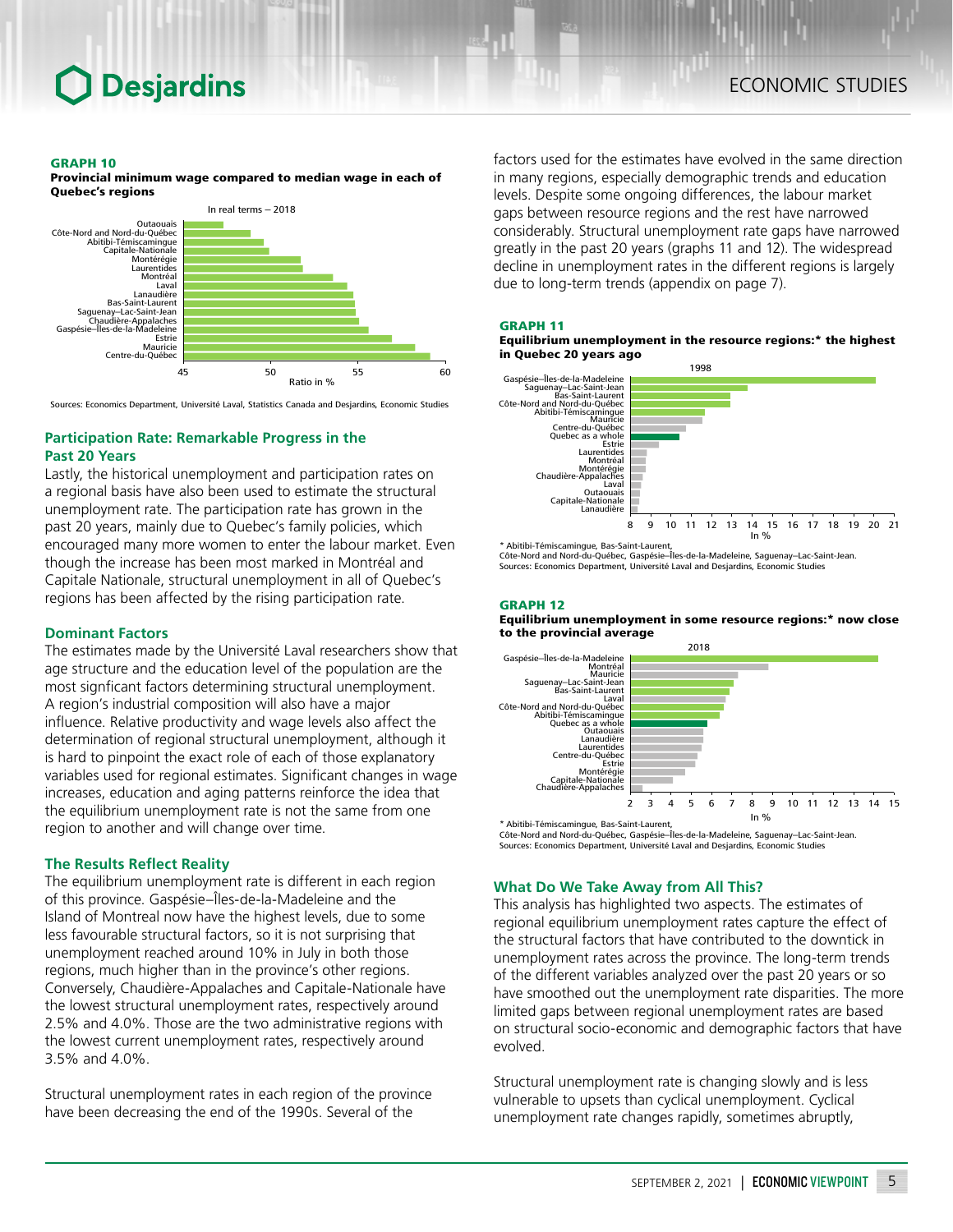reflecting ever-changing economic circumstances or some unique events like the Great Confinement of spring 2020. Structural factors have thus pushed unemployment rate down in Quebec's regions over the years.

The economic context may dislodge the unemployment rate from its long-term trajectory for a bit, but it will revert to its equilibrium rate, as we saw after the impact of COVID-19 in spring 2020. Estimates made on a regional basis are anchors for each of Quebec's administrative regions. They also pinpoint the regions that systematically have higher or lower unemployment rates due to different structural factors. Other indicators released by Statistics Canada, such as the vacant positions rate by region and by industry, are also useful for assessing the labour market's vitality.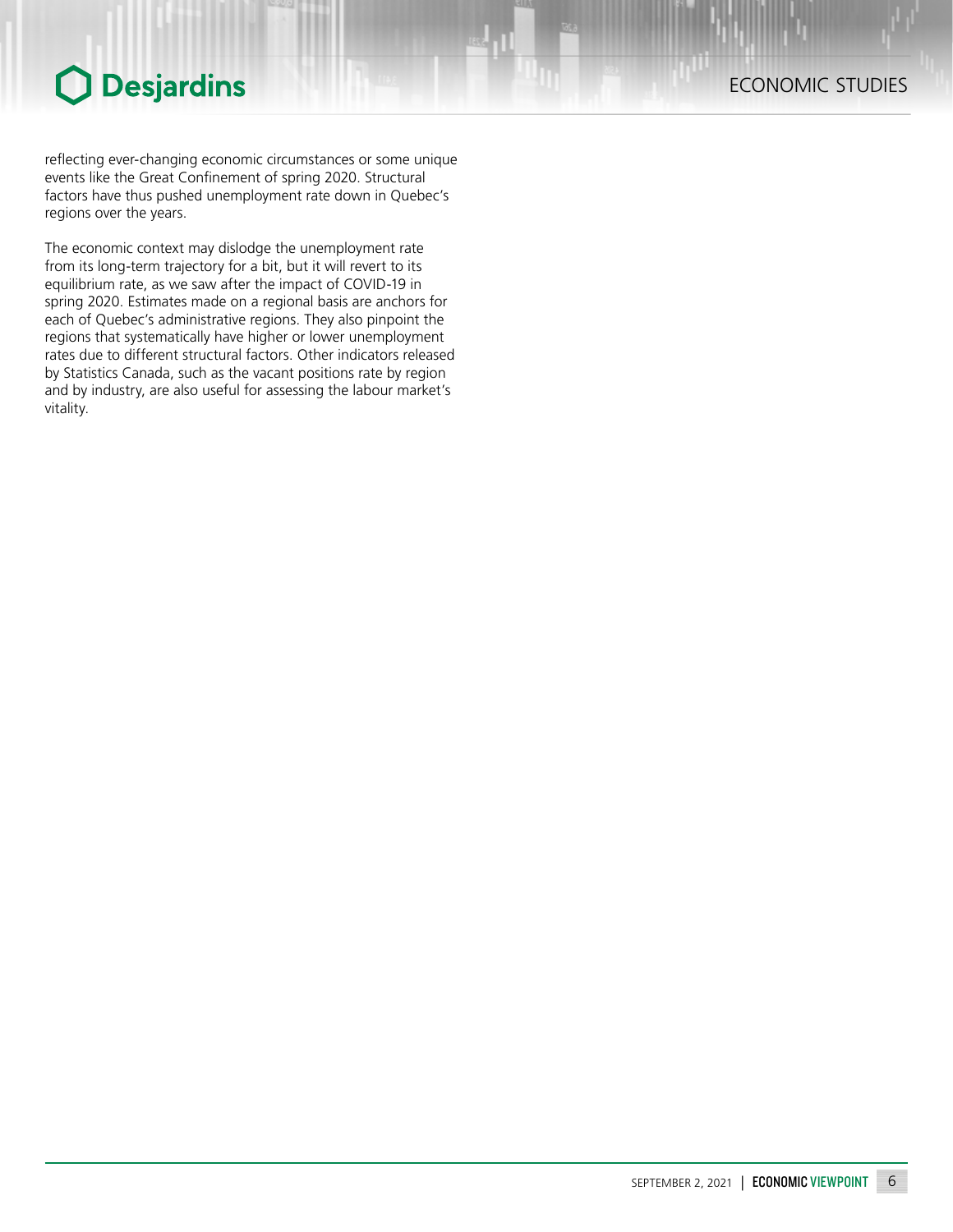## Appendix Unemployment Rates of the Administrative Regions

#### GRAPH 13 Province of Quebec



Sources: Economics Department, Université Laval and Desjardins, Economic Studies

### GRAPH 14 Abitibi-Témiscamingue



Sources: Economics Department, Université Laval and Desjardins, Economic Studies

## GRAPH 15 Bas-Saint-Laurent



Sources: Economics Department, Université Laval and Desjardins, Economic Studies

GRAPH 16 Capitale-Nationale

In %



Sources: Economics Department, Université Laval and Desjardins, Economic Studies

GRAPH 17 Centre-du-Québec



Sources: Economics Department, Université Laval and Desjardins, Economic Studies

GRAPH 18 Chaudière-Appalaches



Sources: Economics Department, Université Laval and Desjardins, Economic Studies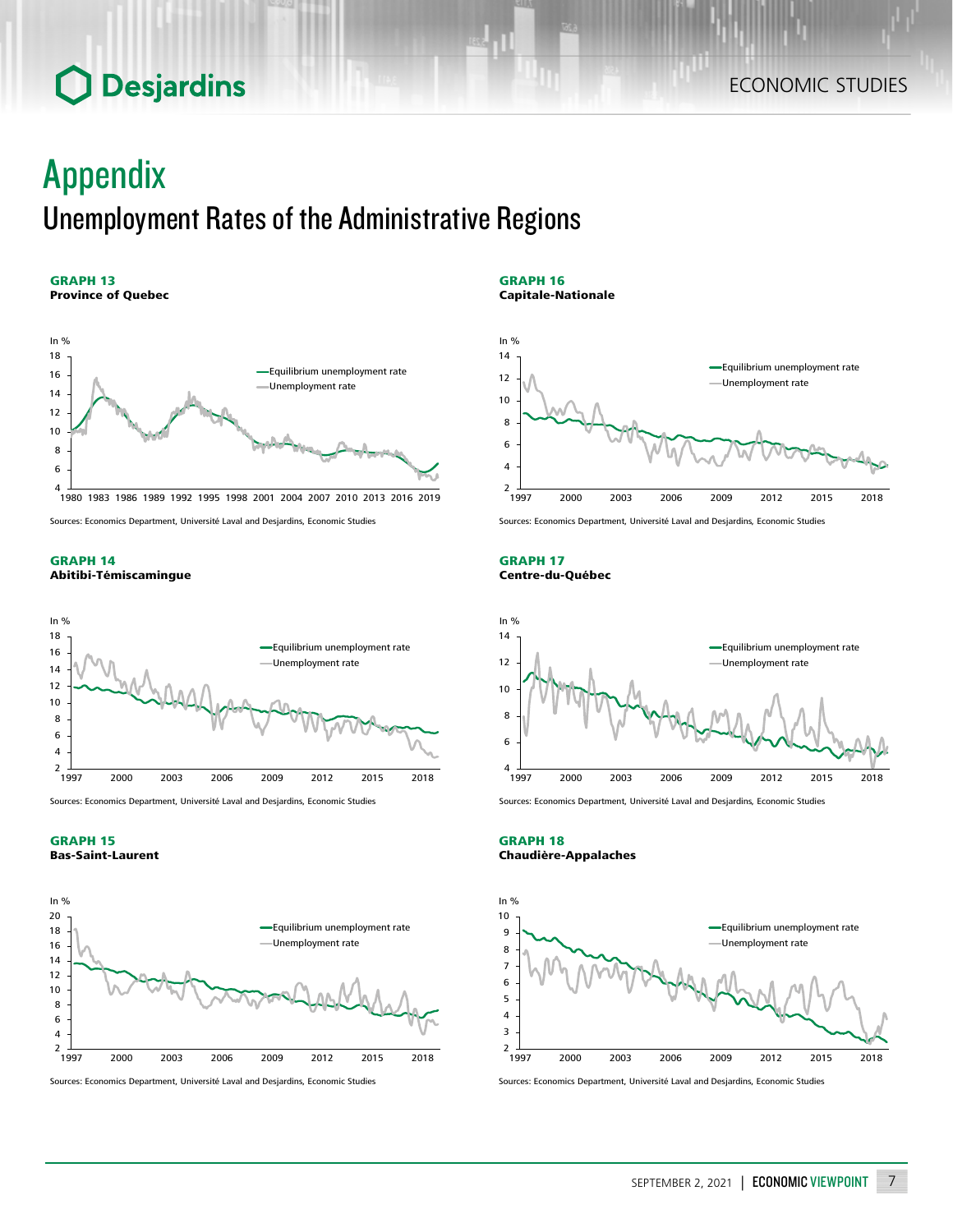## Appendix (cont.) Unemployment Rates of the Administrative Regions

## GRAPH 19

### Côte-Nord and Nord-du-Québec



Sources: Economics Department, Université Laval and Desjardins, Economic Studies

#### GRAPH 20 Estrie



Sources: Economics Department, Université Laval and Desjardins, Economic Studies

## GRAPH 21

Gaspésie–Îles-de-la-Madeleine



Sources: Economics Department, Université Laval and Desjardins, Economic Studies

GRAPH 22 Lanaudière



Sources: Economics Department, Université Laval and Desjardins, Economic Studies

#### GRAPH 23 Laurentides



Sources: Economics Department, Université Laval and Desjardins, Economic Studies

GRAPH 24 Laval



Sources: Economics Department, Université Laval and Desjardins, Economic Studies